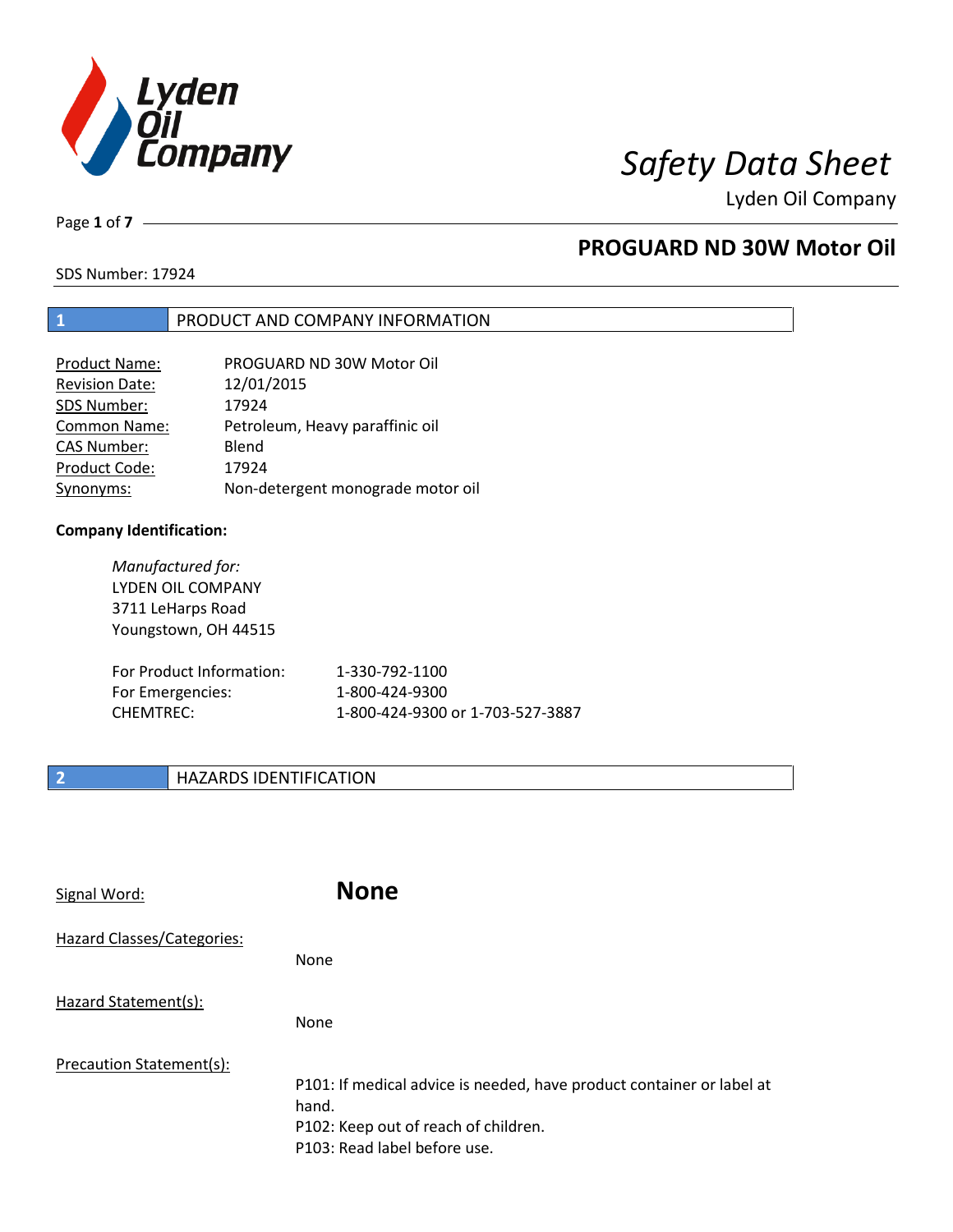

Page **2** of **7**

## **PROGUARD ND 30W Motor Oil**

SDS Number: 17924

Other Hazard Statement(s):

Repeated exposure may cause skin dryness or cracking.

|  | COMPOSITION / INFORMATION ON INGREDIENTS |  |
|--|------------------------------------------|--|
|--|------------------------------------------|--|

Ingredients:

*Mixture of the substances listed below with nonhazardous additions.*

| <b>Chemical Name</b>                                      | <b>CAS Number</b> | Percentage |
|-----------------------------------------------------------|-------------------|------------|
| Residual oils, petroleum, solvent dewaxed                 | 64742-62-7        | 80-90      |
| Distillates (petroleum), solvent-dewaxed heavy paraffinic | 64742-65-0        | 10-20      |

*\*Any concentration shown as a range is to protect confidentiality or is due to batch variation.*

| $\overline{\phantom{a}}$ | RST AID MEASURES<br>כחו־ |
|--------------------------|--------------------------|
|                          |                          |

### Description of First Aid Measures:

| Inhalation:   | If symptoms develop, move victim to fresh air. If symptoms persist,<br>obtain medical attention.                  |
|---------------|-------------------------------------------------------------------------------------------------------------------|
| Skin Contact: | Wash with soap and water. Remove contaminated clothing and wash<br>before reuse. Get medical attention if needed. |
| Eye Contact:  | Rinse opened eye for several minutes under running water. If<br>symptoms persist, consult medical attention.      |
| Ingestion:    | Rinse mouth with water. If symptoms develop, obtain medical<br>attention.                                         |

Symptoms and Effects, both acute and delayed:

No further relevent data available.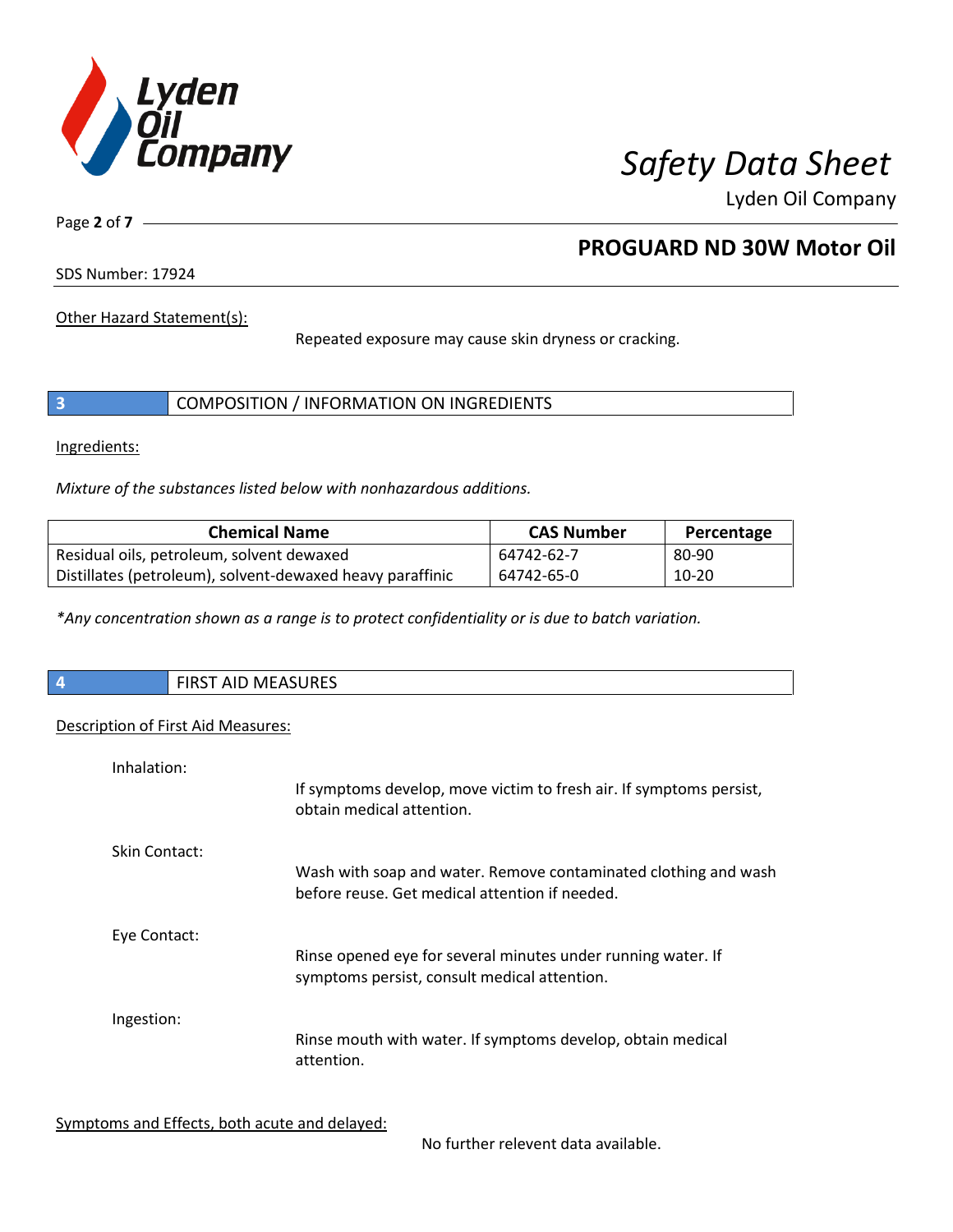

SDS Number: 17924

Page **3** of **7**

Recommended Actions:

Treat symptomatically. Call a doctor or poison control center for guidance.

| FIRE FIGHTING MEASURES<br>5               |                                                                                                                                                                                                   |
|-------------------------------------------|---------------------------------------------------------------------------------------------------------------------------------------------------------------------------------------------------|
| Recommended Fire-Extinguishing Equipment: | Use dry powder, foam, or carbon dioxide fire<br>extinguishers. Water may be ineffective in fighting<br>an oil fire unless used by experienced fire fighters.                                      |
| Possible Hazards During a Fire:           | Hazardous combustion products may include: A<br>complex mixture of airborne solid and liquid<br>particulates and gases (smoke). Carbon monoxide.<br>Unidentified organic and inorganic compounds. |
| Recommendations to Firefighters:          | No special measures required.                                                                                                                                                                     |
| 6<br><b>ACCIDENTAL RELEASE MEASURES</b>   |                                                                                                                                                                                                   |
| <b>Personal Precautions:</b>              | Avoid contact with skin, eyes, and clothing.<br>Keep away from sources of ignition.                                                                                                               |
| <b>Emergency Procedures:</b>              | Contain spilled material, collect in suitable and<br>properly labeled containers.                                                                                                                 |
| <b>Environmental Precautions:</b>         | Do not allow to reach sewage system or any water<br>course.                                                                                                                                       |

## **PROGUARD ND 30W Motor Oil**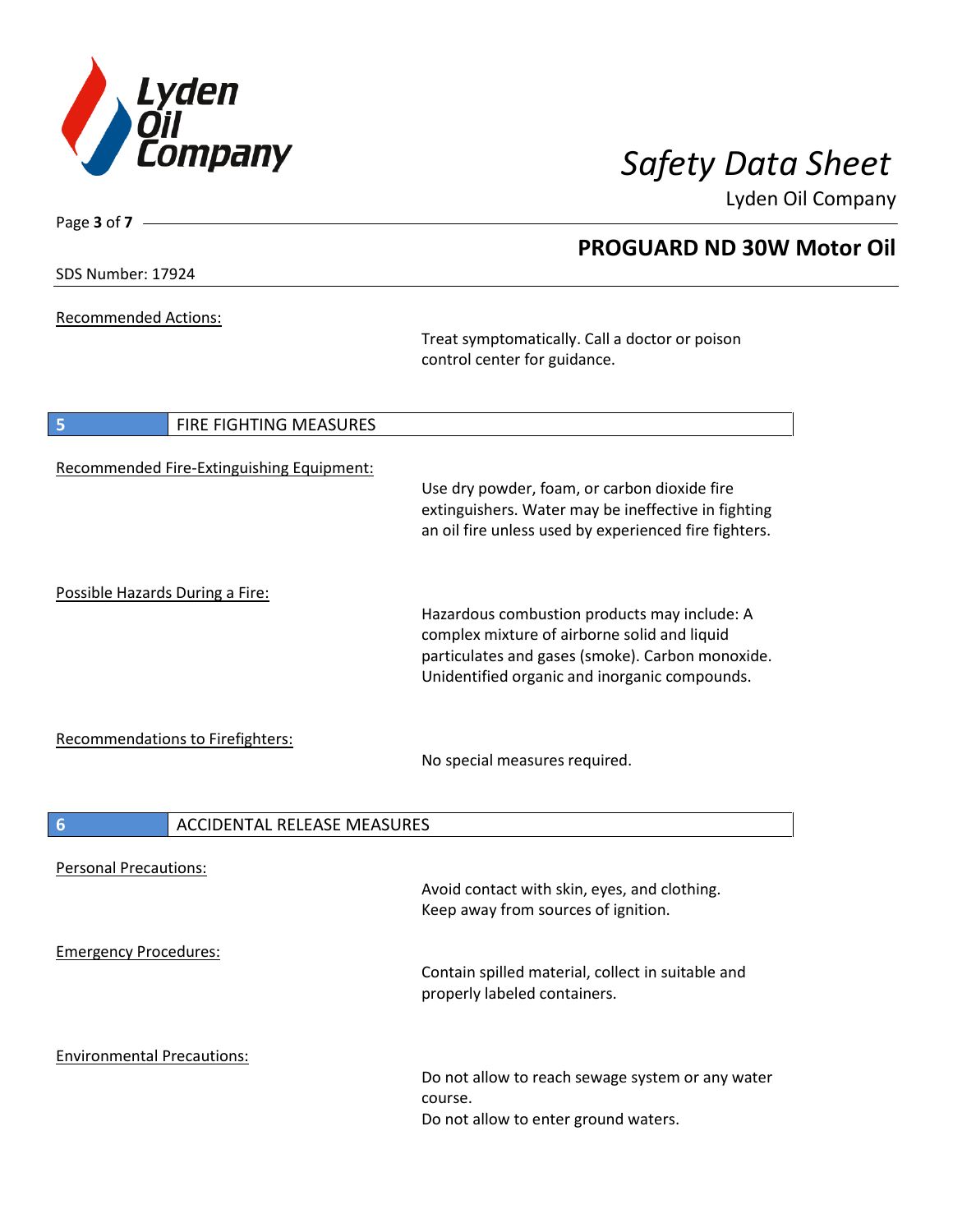

**PROGUARD ND 30W Motor Oil**

Lyden Oil Company

SDS Number: 17924

Page **4** of **7**

Cleanup Procedures:

Pick up excess with inert absorbant material.

**7** HANDLING AND STORAGE Handling Precautions:

Handle with care and avoid spillage on the floor. Do not cut, weld, drill, grind, braze, or solder container.

Storage Requirements:

Keep container tightly sealed. Keep away from sources of ignition.

### **8** EXPOSURE CONTROLS / PERSONAL PROTECTION

#### Exposure Limits:

-64742-65-0 Distillates (petroleum), solvent-dewaxed heavy paraffinic (10-20%):

ACGIH TLV – Long-term value:  $5mg/m<sup>3</sup>$ OSHA PEL - Long-term value: 5mg/m<sup>3</sup>

### Engineering Controls:

All ventilation should be designed in accordance with OSHA standard (29 CFR 1910.94).

Personal Protective Equipment:

Wash hands before breaks and at the end of work. Use safety glasses and gloves.

### **9** PHYSICAL AND CHEMICAL PROPERTIES

Color: Amber Physical State: Liquid

Odor: Data not available Odor Threshold: Data not available pH: Data not available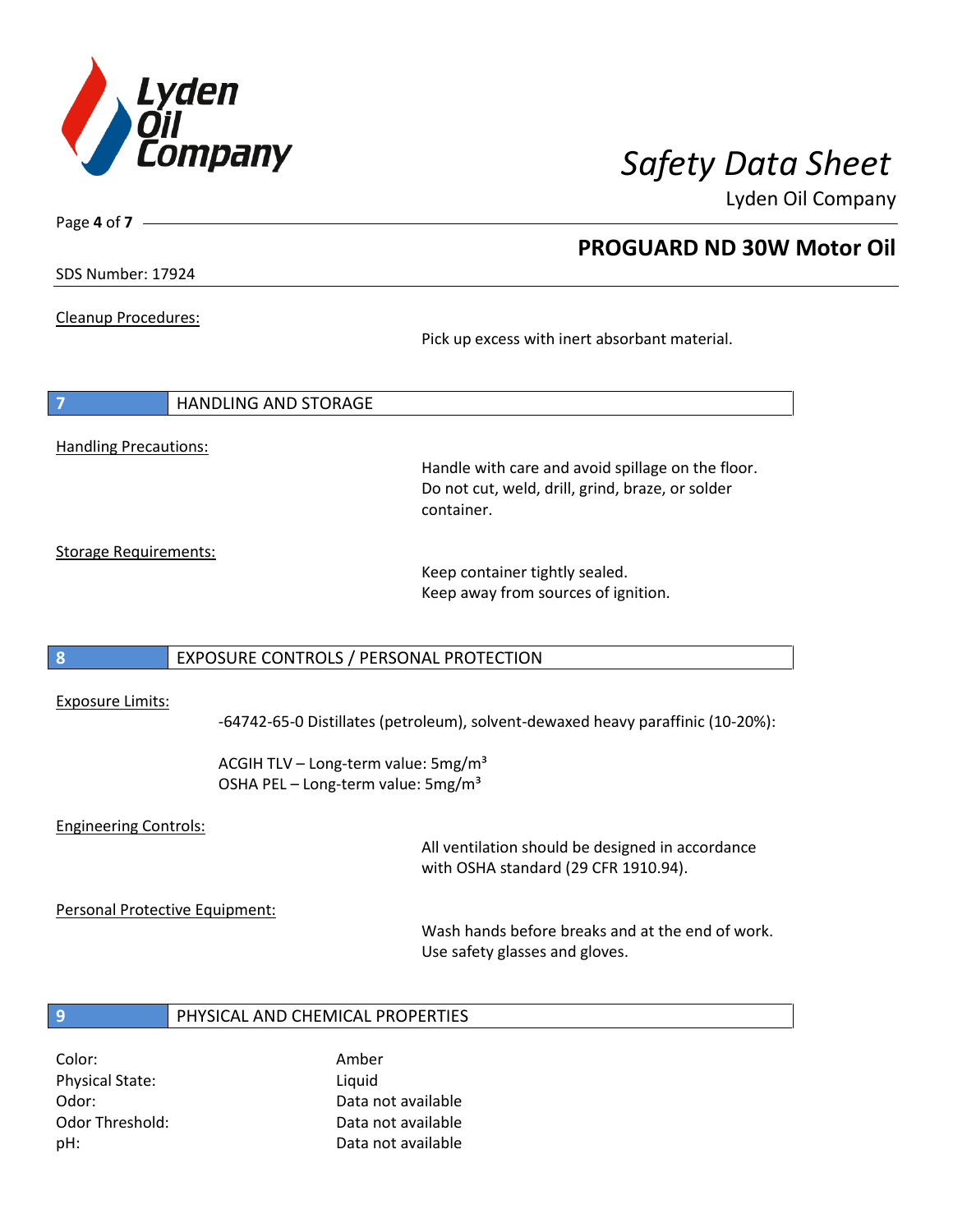

**PROGUARD ND 30W Motor Oil**

Lyden Oil Company

## SDS Number: 17924

Page **5** of **7**

| Data not available                           |
|----------------------------------------------|
| Data not available                           |
| Data not available                           |
| 204.4° C / 399.9° F (COC Method)             |
| Data not available                           |
| Data not available                           |
| Data not available                           |
| Data not available                           |
| Data not available                           |
| Data not available                           |
| Insoluble in water                           |
| Data not available                           |
| Data not available                           |
| Data not available                           |
| 10 mm <sup>2</sup> /sec (kinematic at 100°C) |
|                                              |

### **10** STABILITY AND REACTIVITY

| Stability:                     | Stable under normal conditions.                                  |
|--------------------------------|------------------------------------------------------------------|
| Reactivity:                    | Not reactive under normal conditions.                            |
| <b>Conditions to Avoid:</b>    | Extreme temperature, sparks, open flame, and<br>direct sunlight. |
| Hazardous Reactions:           | No known hazardous reactions.                                    |
| <b>Incompatible Materials:</b> | No further relevant information available.                       |
| Decomposition Products:        | Hazardous decomposition products are not<br>expected to form.    |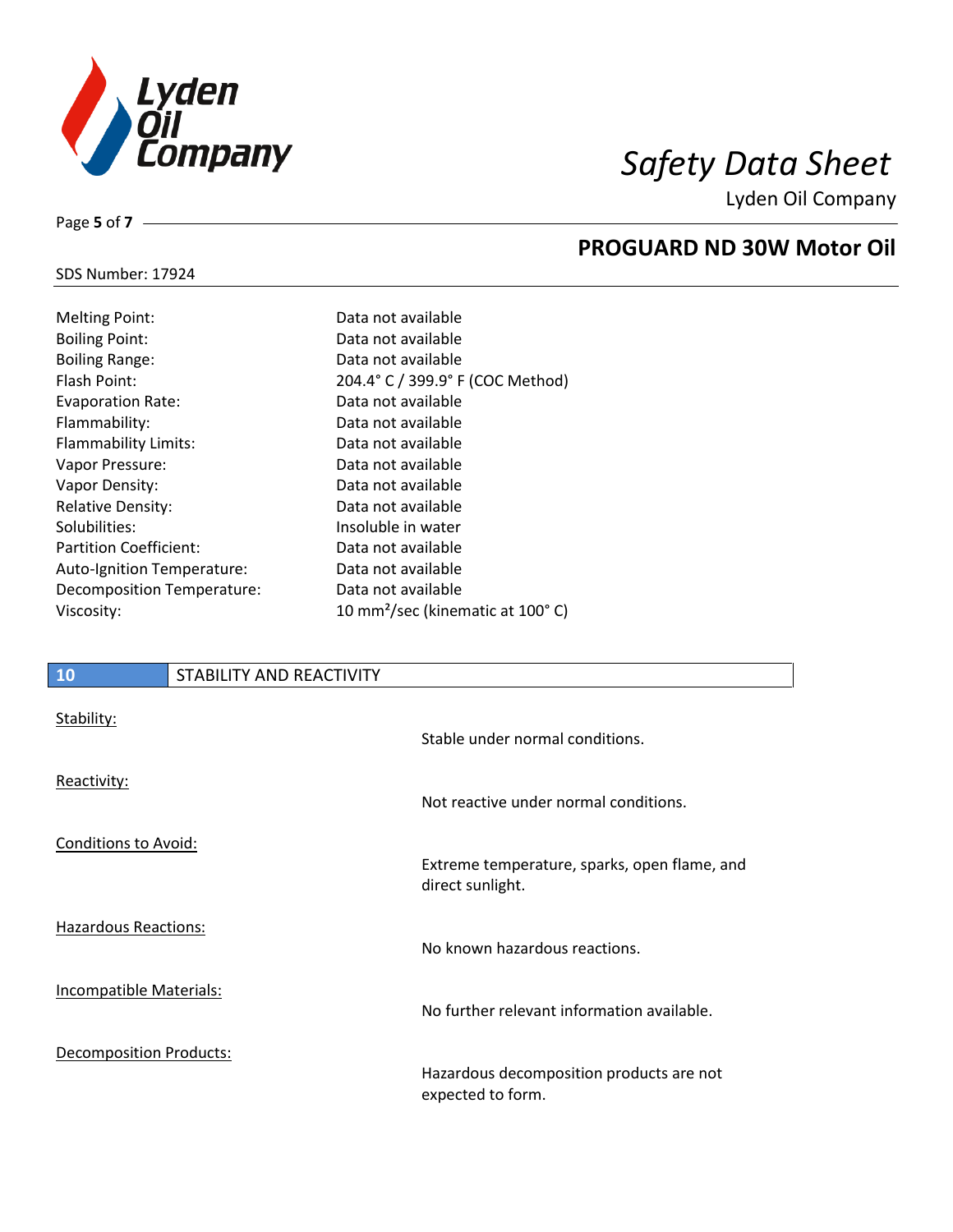

SDS Number: 17924

Page **6** of **7**

## **PROGUARD ND 30W Motor Oil**

| 11                           | <b>TOXICOLOGICAL INFORMATION</b>    |                                                                                                                                                                                                             |
|------------------------------|-------------------------------------|-------------------------------------------------------------------------------------------------------------------------------------------------------------------------------------------------------------|
| Routes of Exposure:          |                                     | Skin and eye contact are the primary routes of<br>exposure although exposure may occur following<br>accidental ingestion.                                                                                   |
| <b>Exposure Effects:</b>     |                                     | Repeated skin contact may cause dermatitis or an<br>oil acne.                                                                                                                                               |
| <b>Measures of Toxicity:</b> |                                     | <b>Component Acute Toxicity Estimates:</b><br>Residual oils, petroleum, solvent dewaxed:<br>Oral LD50: >5000 mg/kg (rat)<br>Dermal LD50: >2000 mg/kg (rabbit)<br>Inhalative LC50: 2.18 mg/l (4 hours) (rat) |
|                              | Carcinogenic/Mutagenic Precautions: | Non-carcinogenic and not expected to be<br>mutagentic.                                                                                                                                                      |
| 12                           | <b>ECOLOGICAL INFORMATION</b>       |                                                                                                                                                                                                             |

# Ecological Precautions:

Avoid exposing to the environment.

### Ecological Effects:

No specific environmental or aquatic data available.

### **13** DISPOSAL CONSIDERATIONS

### Disposal Methods:

Dispose of waste material in accordance with all local, state, and federal requirements.